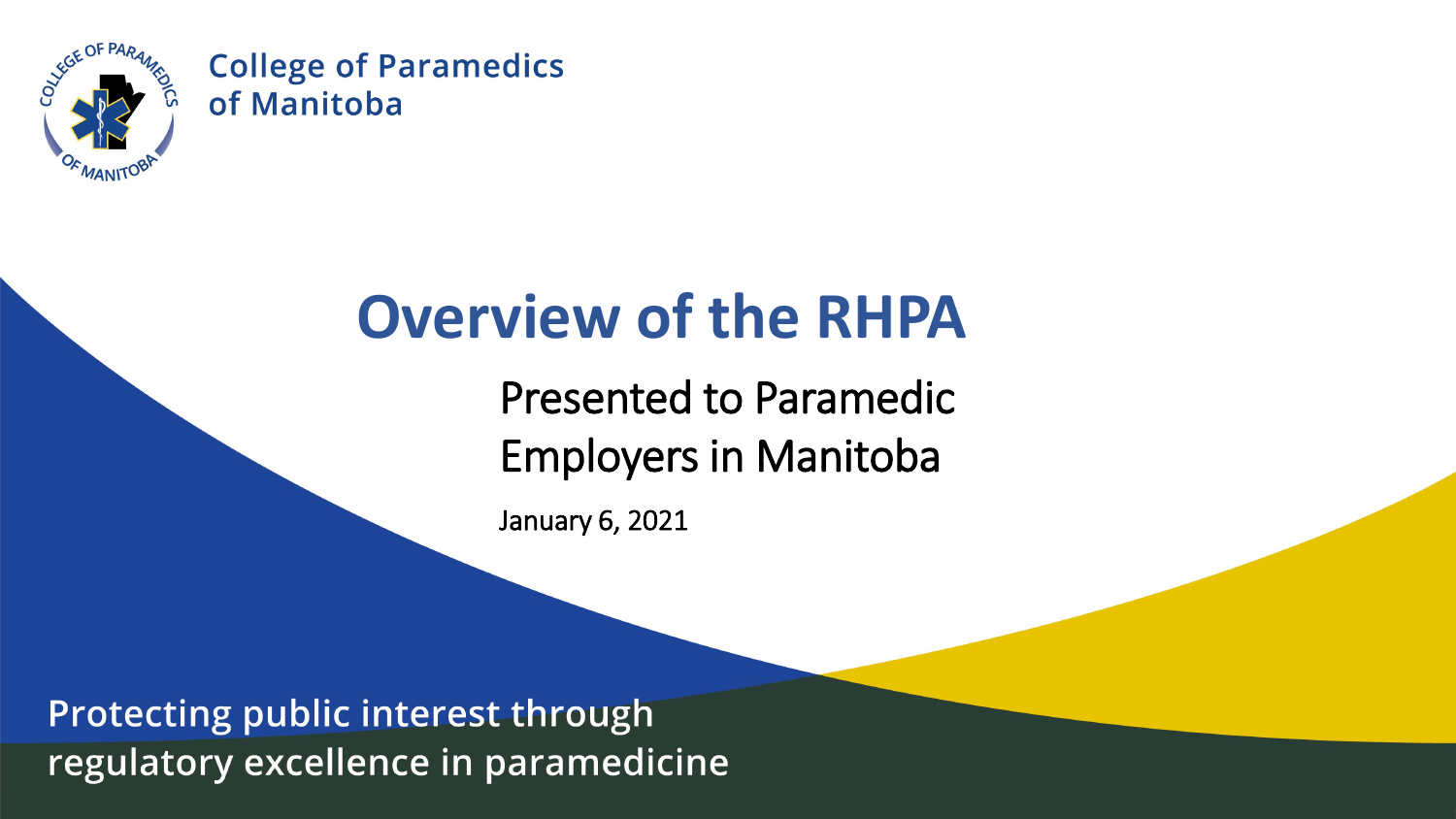

#### Overview of Presentation

- Welcome
- Format of Presentation
- History of Professional Regulation in Canada/Manitoba
- Umbrella Legislation and the RHPA
- Pathway to Self-Regulation for Paramedicine in Province of Manitoba

2

- Overview of Key Sections of RHPA
- Comparison of EMSTA and RHPA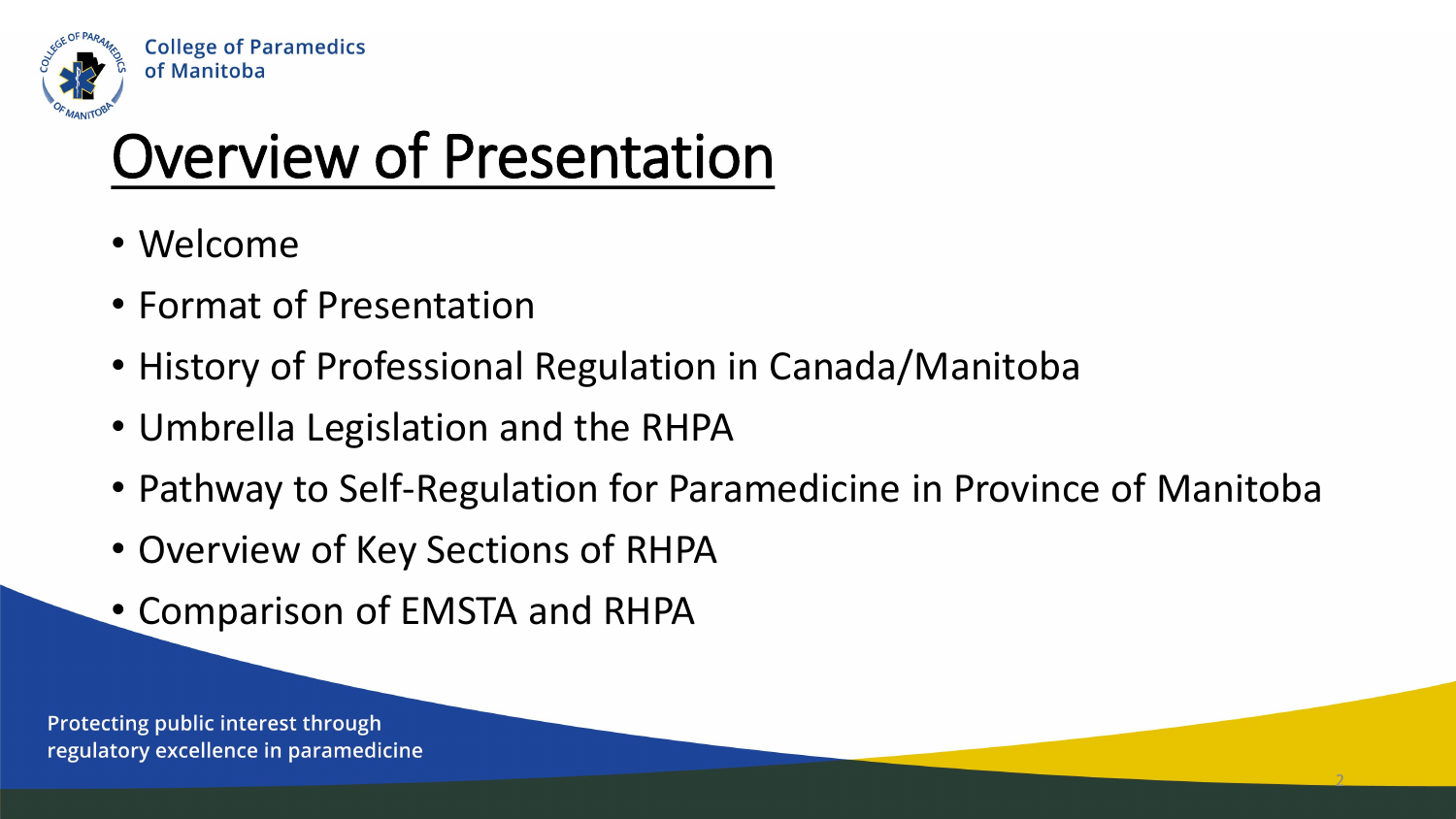

# History of Professional Regulation in Canada

- Pre-19<sup>th</sup> Century state lead oversight of professional practice
- 19<sup>th</sup> Century lobbying of government to create self-regulated practice under specific statute
- 1839 College of Physicians and Surgeons of Upper Canada (Ontario)
- 1847 College of Physicians and Surgeons of Lower Canada (Quebec)
- Emphasis placed on both professional interests and public interest hence the term "dual mandate organization"

3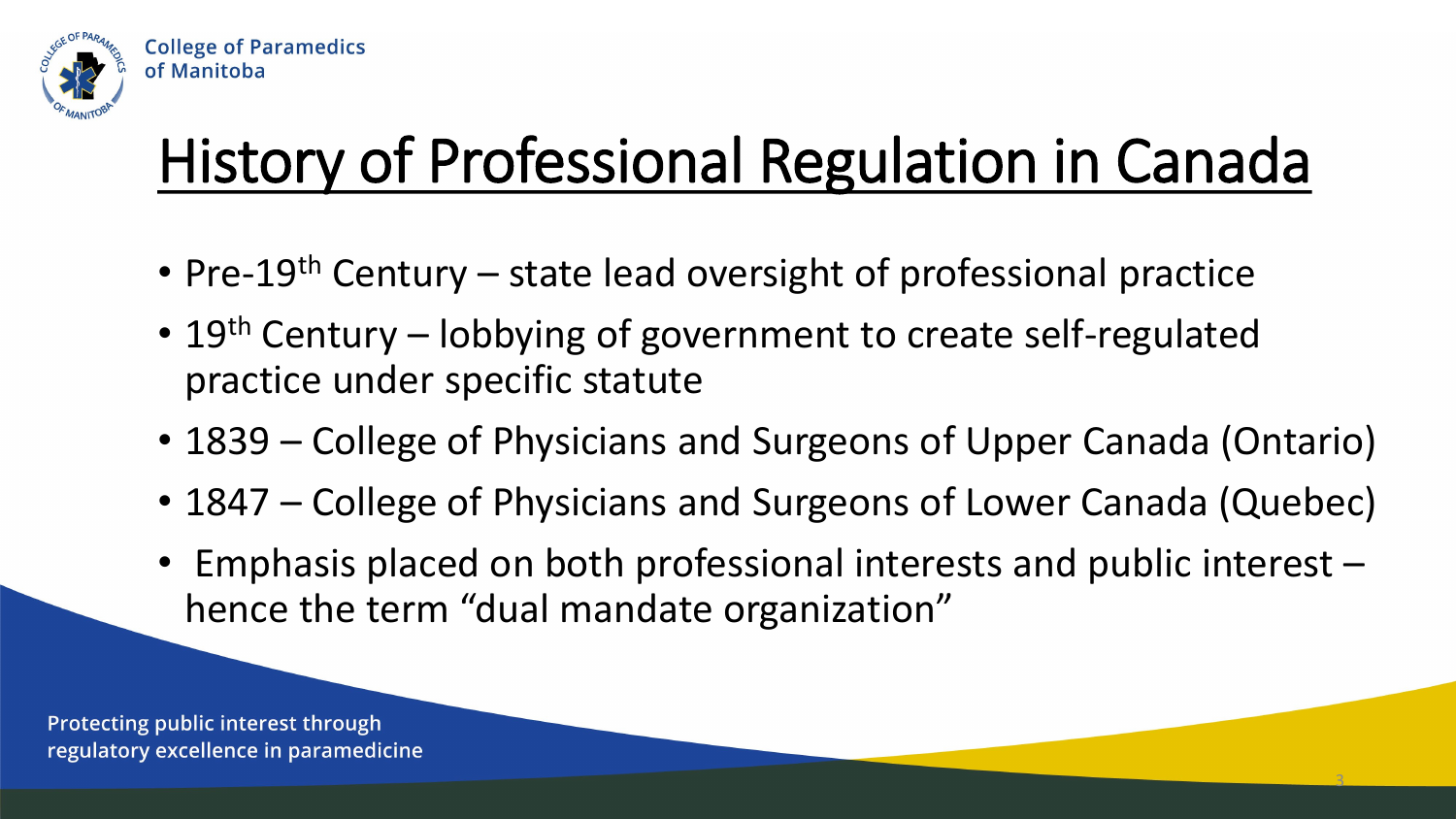

# History of Professional Regulation in Canada (continued)

- 20<sup>th</sup> Century expansion of health professions to include Pharmacy; Nursing; Physiotherapy
- Tremendous regional variation based on local politics; professional practice models; government laws and legislation
- Variance in model of self-regulation with varying scopes of practice and varying degrees of government involvement
- Latter 20<sup>th</sup> Century increase in public support for regulation
- 1960's increase concerns of abuse of professional power and public members added to Boards

4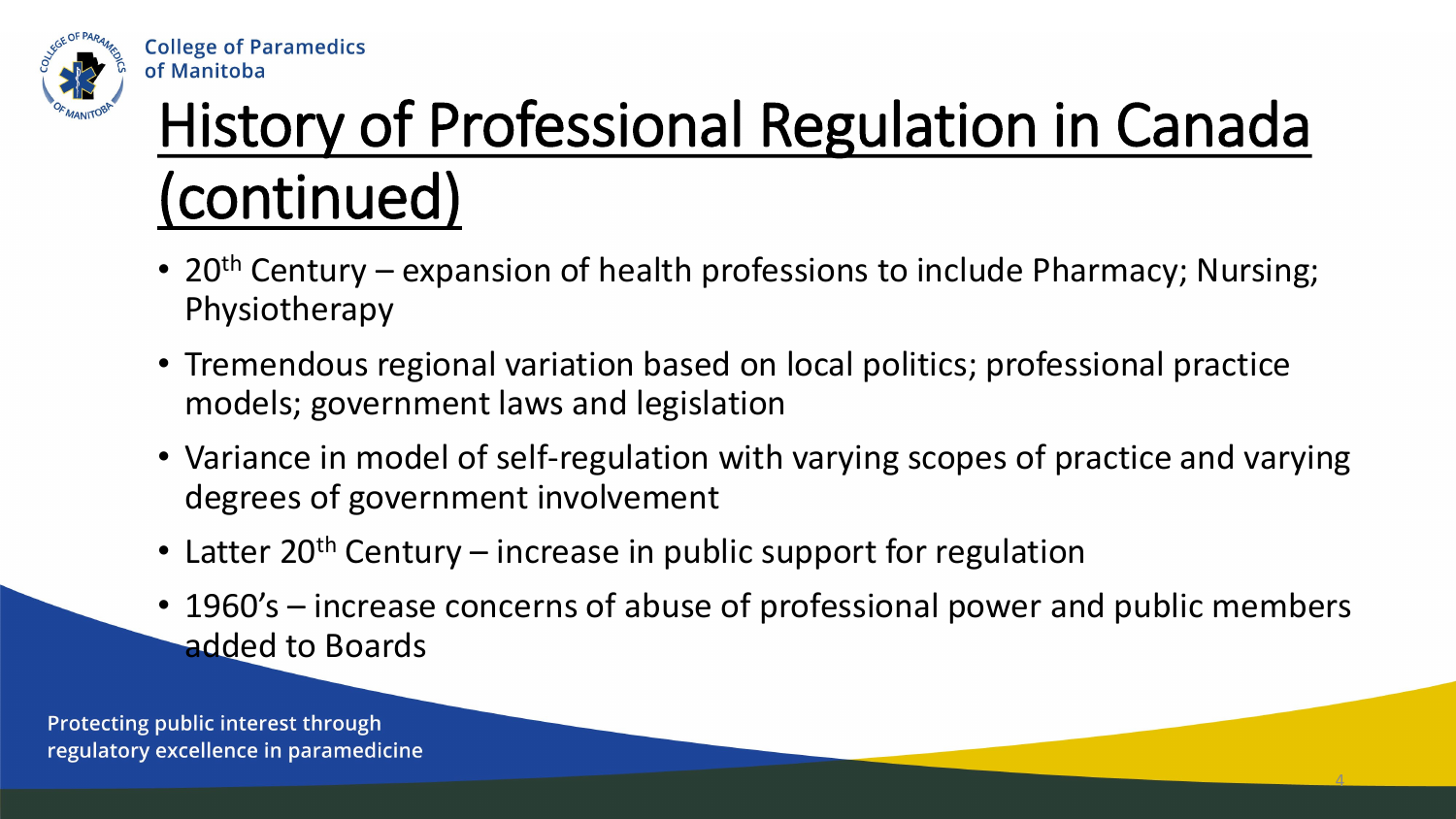

# History of Professional Regulation in Canada (continued)

- 20th Century recognition of need to standardize regulatory approaches/international tables on best practice
- Despite recognition for standardization same professions regulated in different ways across Canada
- 1970's legislation began to focus on "restricted acts" in Ontario and gradually adopted by other Provinces in Canada, albeit in modified formats
- Growth in number of professions regulated
- 21<sup>st</sup> Century continued concern with abuse of power by professionals and lack of focus on public interest. Has lead to greater government oversight and regulatory reform in some jurisdictions.

5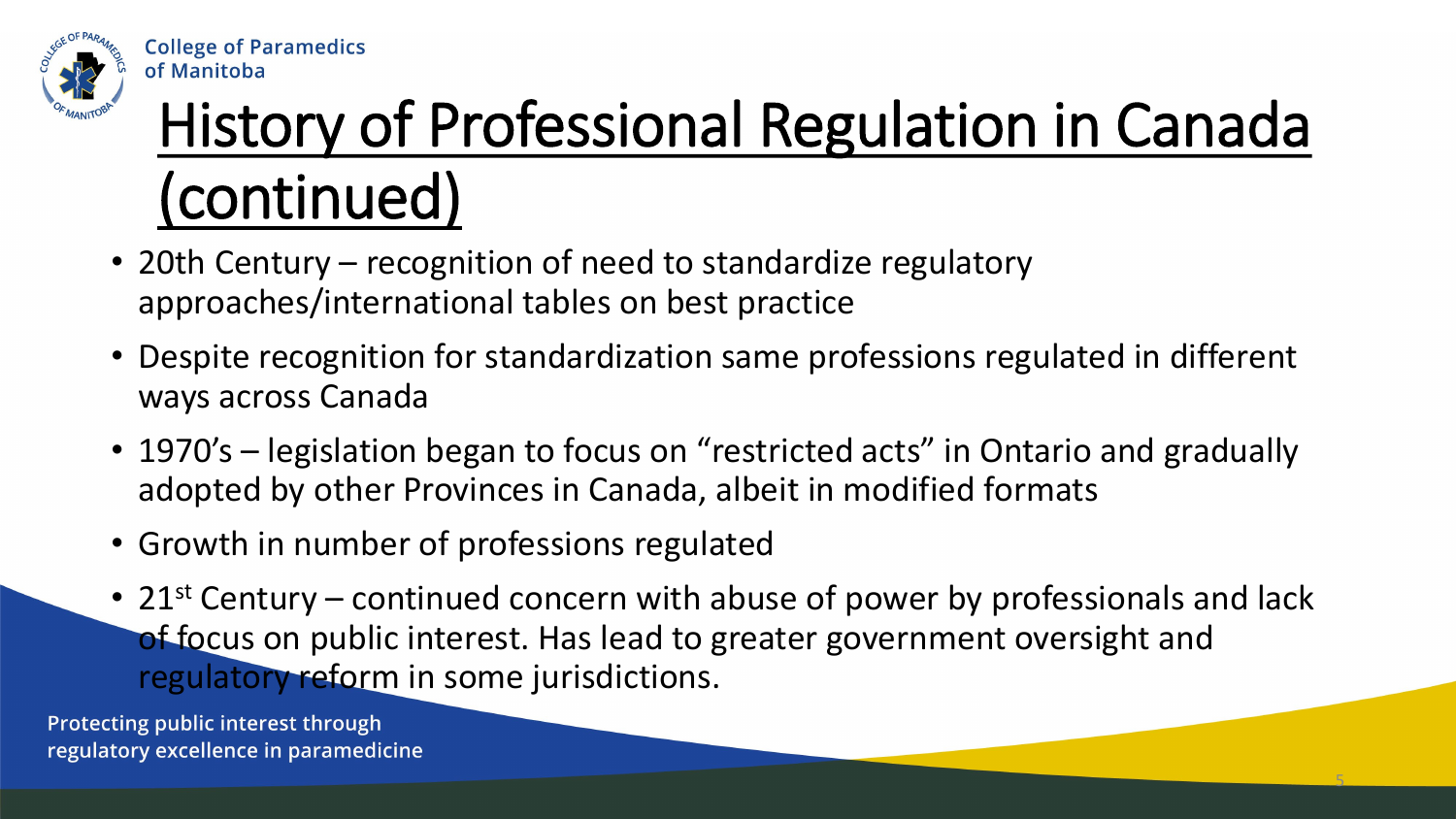

## Health Profession Regulation in Manitoba

- Similar history to Canadian Context
- Longest serving regulatory colleges are College of Physicians and Surgeons of Manitoba (1871) ; College of Pharmacists of Manitoba (1878); College of Registered Nurses of Manitoba (1913)

6

- Each health profession governed by different professional acts/statues
- Regulated Health Professions Act (assented June 2009)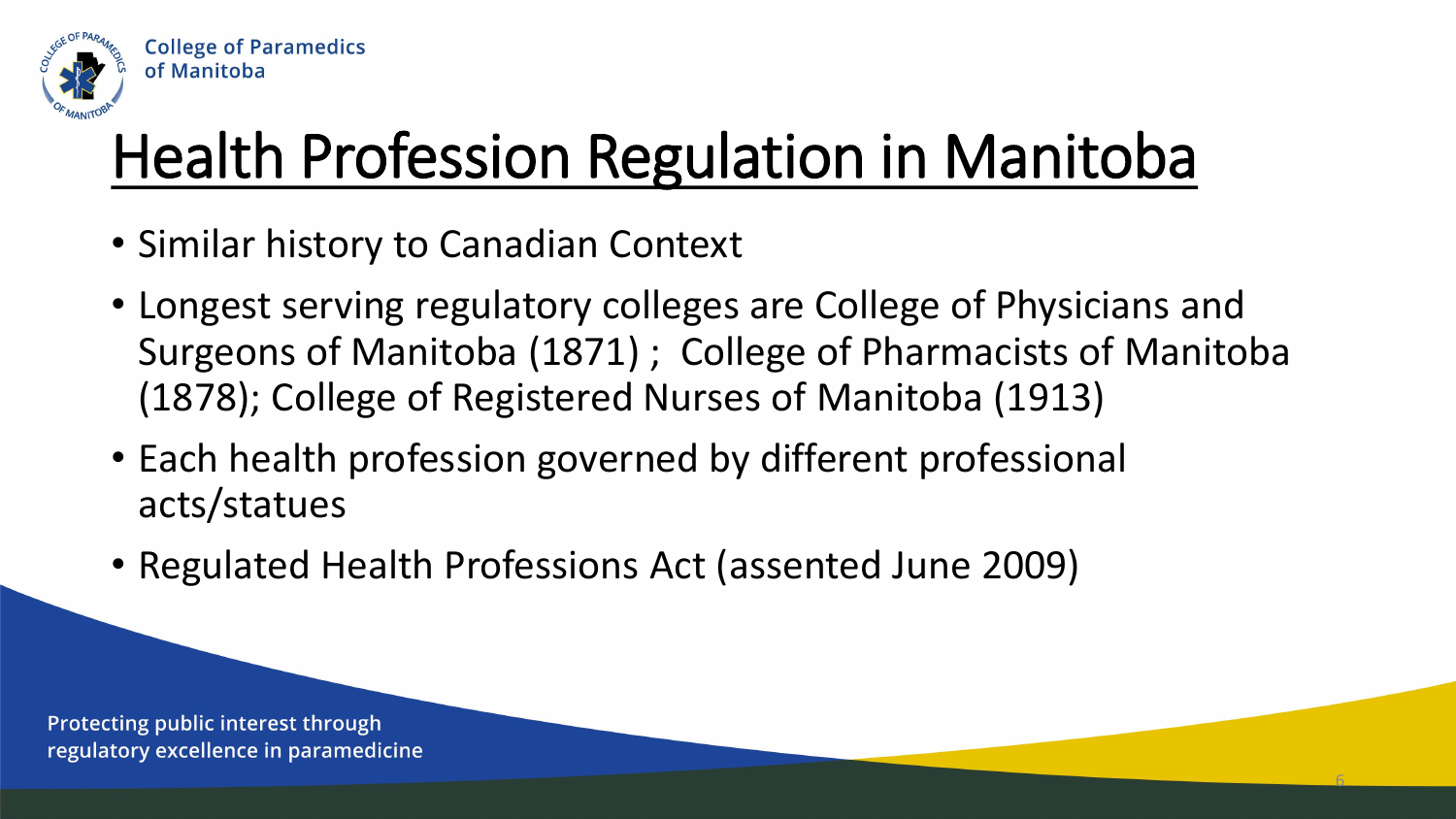

# Umbrella Legislation/RHPA

- Brings all regulated health professions under one *umbrella* act.
- The RHPA sets out consistent rules and processes for governance, registration, complaints and discipline, and regulation and by-law making authority.
- Each profession-specific statute will be repealed when the profession is transitioned to the RHPA. Separation of advocacy and public interest roles

7

• Current colleges under RHPA: College of Speech Language Pathologists and Audiologists; CRNM; CPSM; CPMB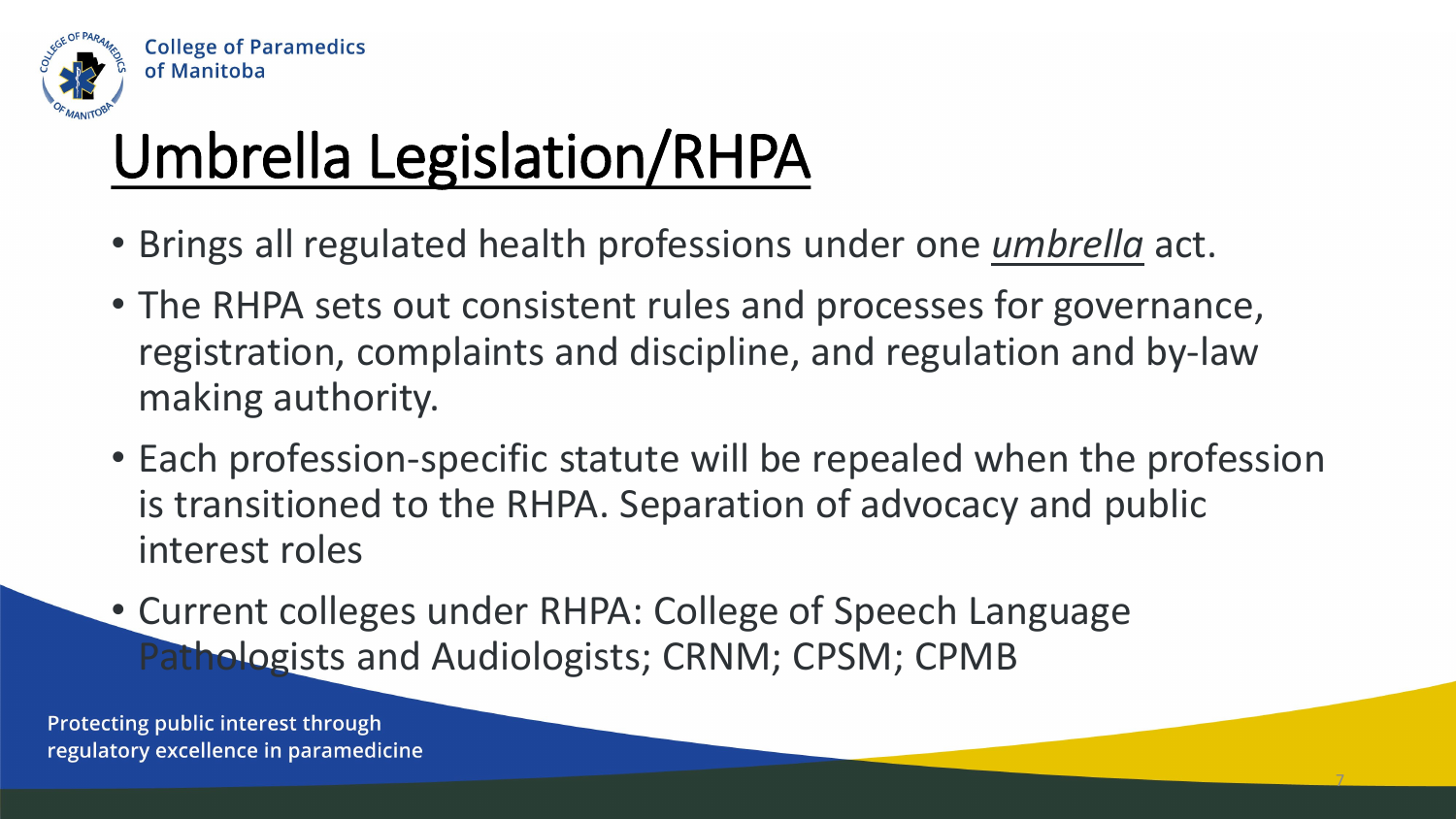

## Pathway to Self-Regulation for Paramedics

- Manitoba EMS Review 2013
- Application submitted by PAM to Health Professions Advisory Council 2015
- Consultant Report on the Implementation of Self-Regulation for Paramedics May 2017
- Transitional Council Appointed March 2018
- Practice of Paramedicine Regulation June 1, 2018
	- Paramedicine designated as a Regulated Health Profession
	- College of Paramedics of Manitoba established
	- College of Paramedics of Manitoba General Regulation Enacted December 1,

8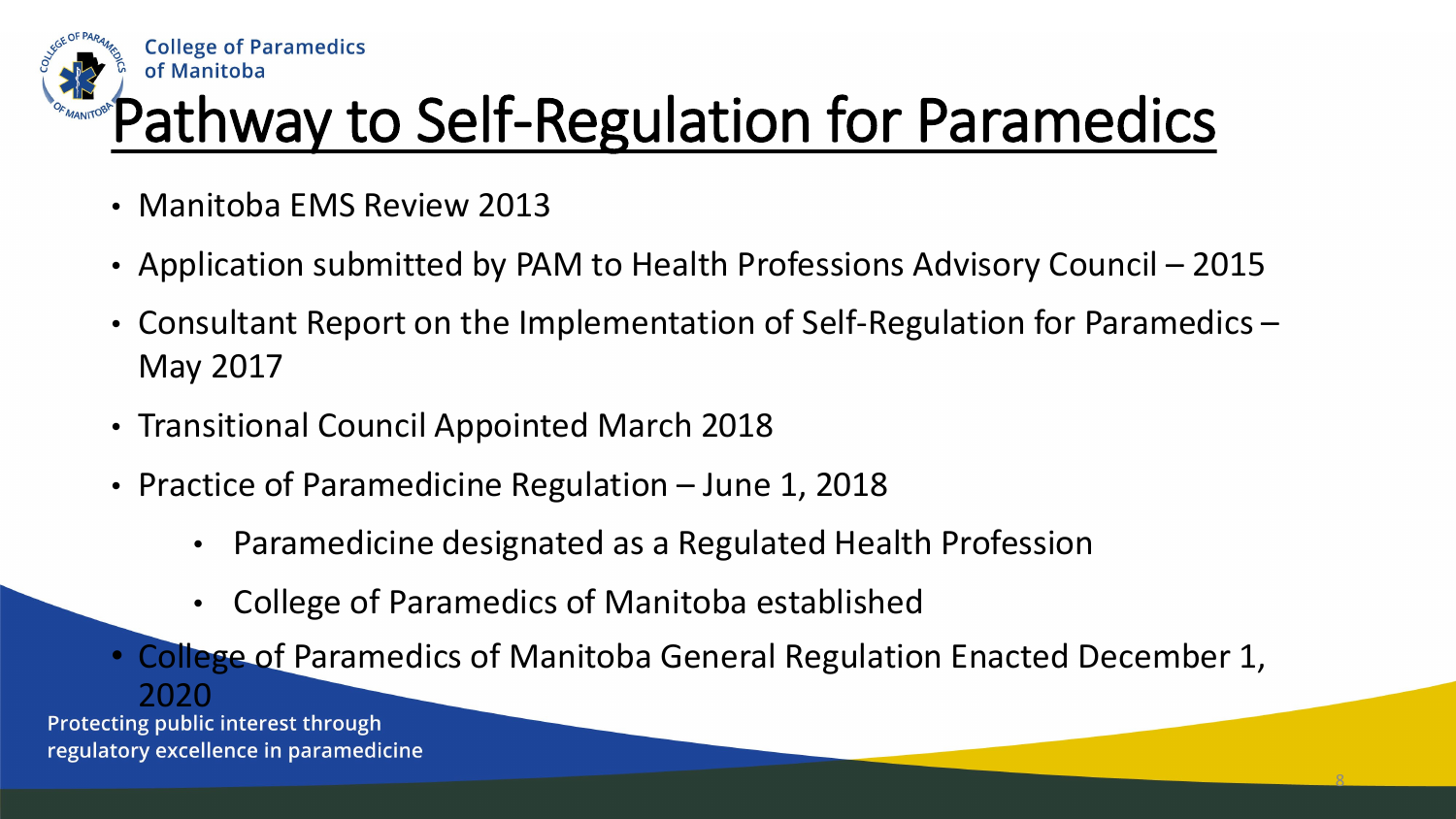

## Paramedic Self-Regulation in Canada

- Saskatchewan College of Paramedics 2008
- College of Paramedics of Alberta September 15, 2016
- College of Paramedics of Nova Scotia April 1, 2017
- College of Paramedics of Manitoba December 1, 2020

9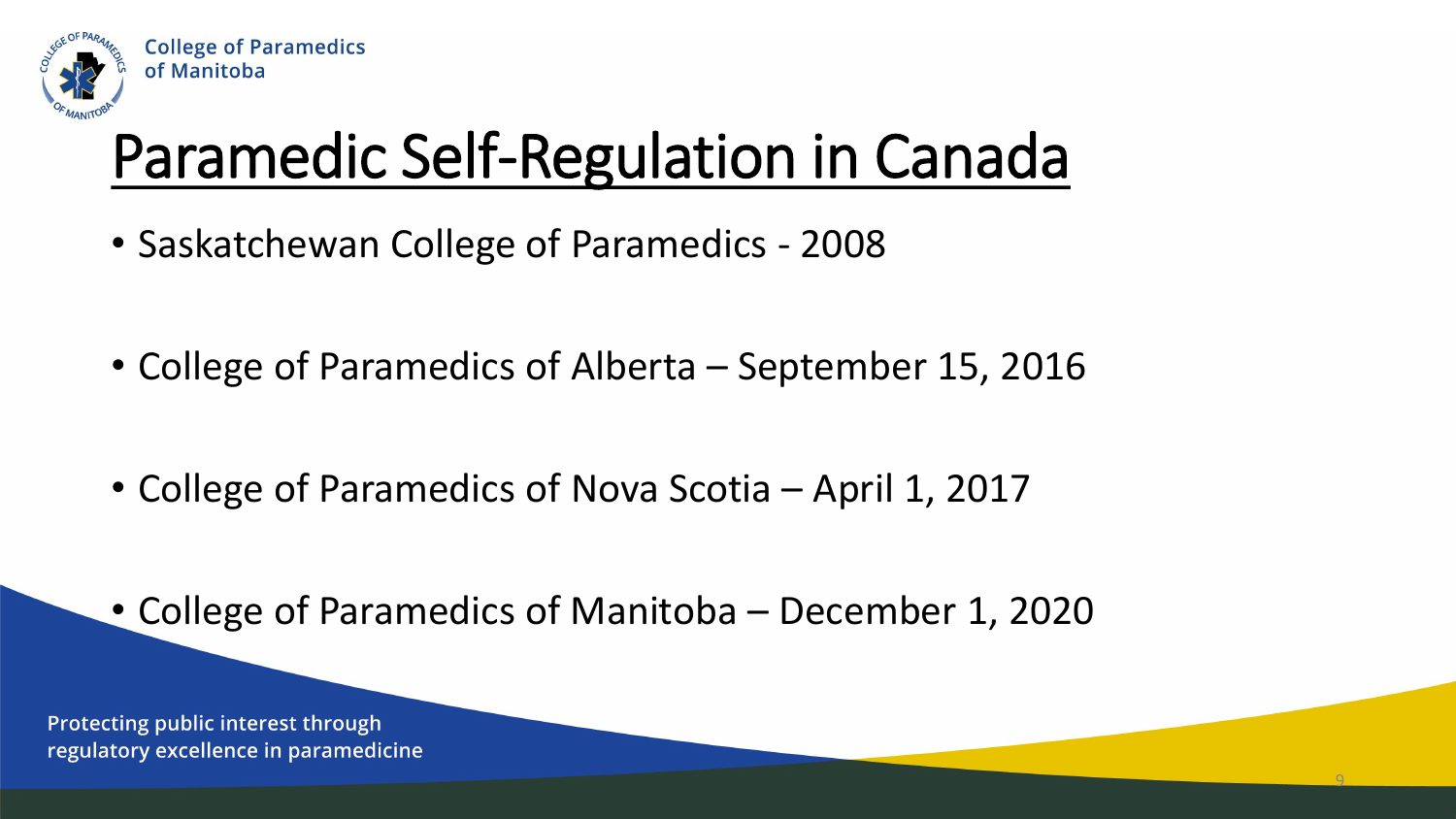

## What is Self-Regulation?

- The ability of a health profession to carry out its duties, execute its powers and govern its members in a manner that both serves and protects the public interest.
- Self-regulation is based on the concept that members of a profession are best suited to evaluate the standards and practices of their peers and those who wish to enter the profession and are best suited to govern their profession in the public interest.

10

• Public members bring a balance to composition to avoid the profession protecting itself versus the needs of the public.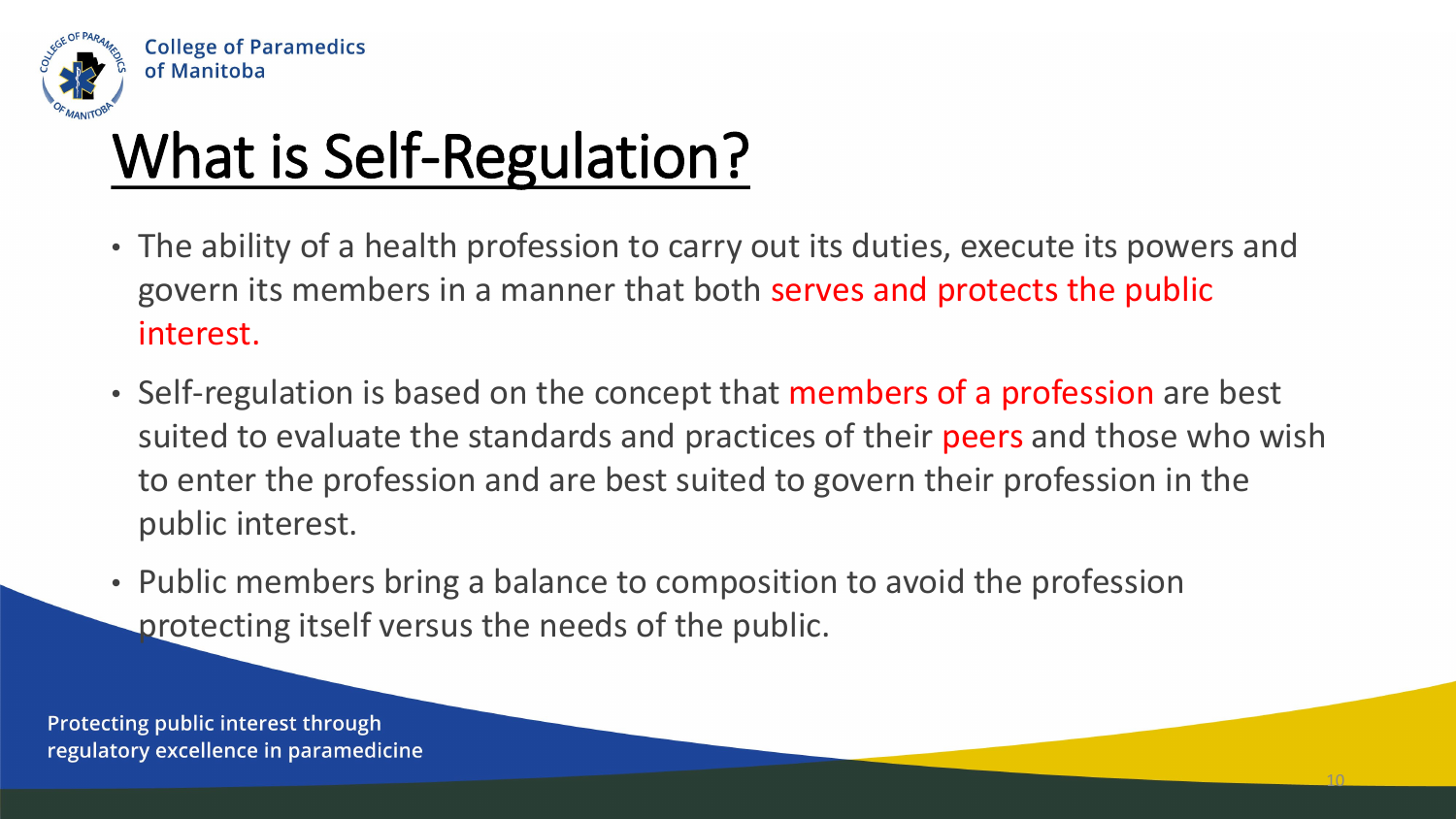

#### The Regulated Health Professions Act

- Weblink:<https://web2.gov.mb.ca/laws/statutes/2009/c01509e.php>
- Each section provides rules and process related to governance; registration; certificates of practice; complaints and discipline; continuing competency; by-law making authority.
- The RHPA sets out a new way of regulating who does what in the provision of health services based on the concept of controlling specific health care services or procedures. These health care services or procedures, known as "reserved acts", are performed in the course of providing health care

11

• There are 21 categories of reserved acts, including such activities as ordering screening and diagnostic tests, making a diagnosis and prescribing/dispensing/administering drugs, among others.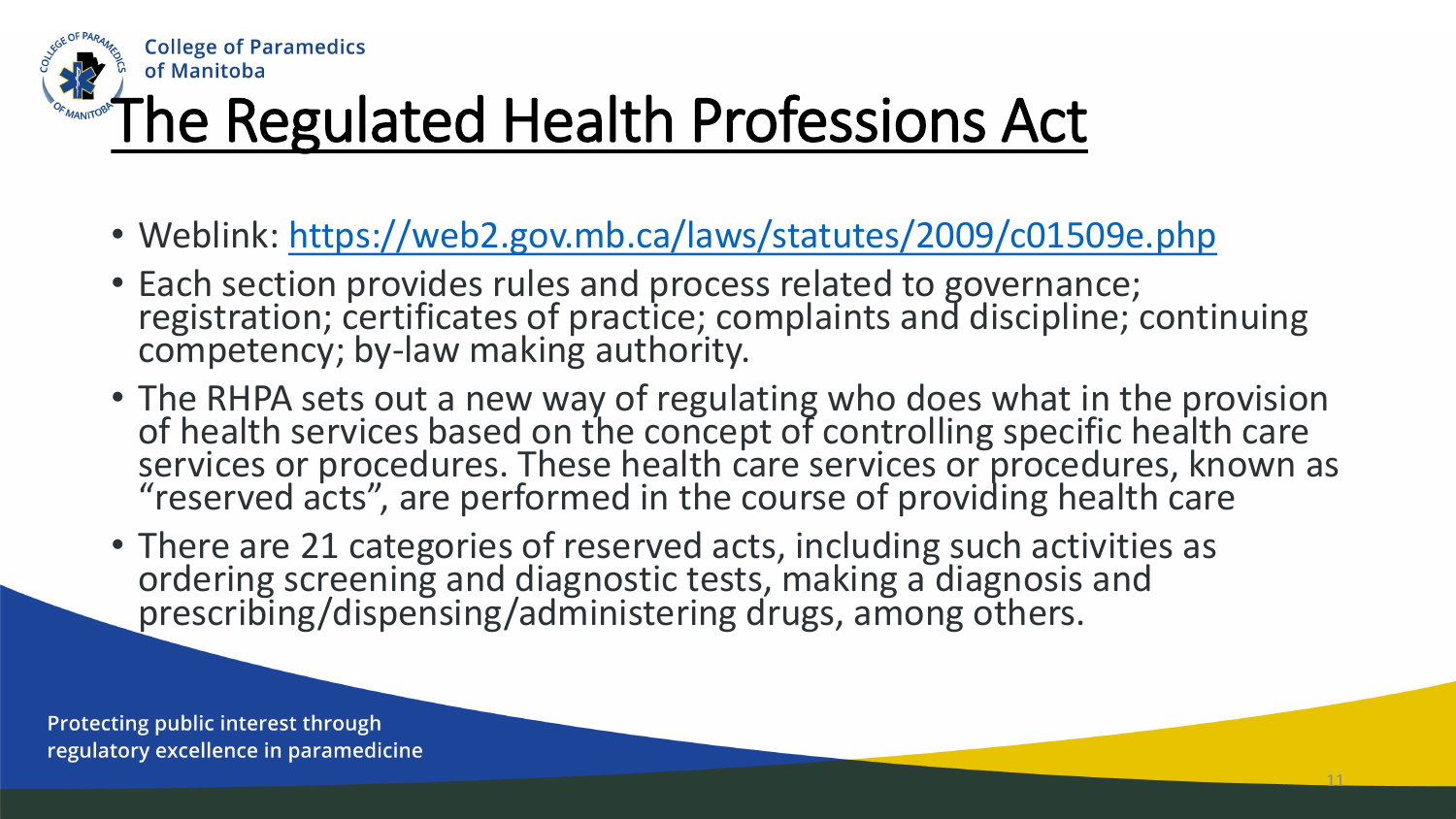

Prot regu **College of Paramedics** of Manitoba

#### The RHPA Section by Section

| <b>Section</b>                                                                      | <b>Important Notes</b>                                                                                                                                                                          |
|-------------------------------------------------------------------------------------|-------------------------------------------------------------------------------------------------------------------------------------------------------------------------------------------------|
| Part 1 - Definitions                                                                | Terminology is mimicked in Regulation; consistently<br>applied                                                                                                                                  |
| Part 2 – Reserved Acts/Delegation/Public Health<br>Emergency                        | Schedule A – General Regulation; Delegation is very<br>specific and described in General Regulation; ability of<br>Minister to authorize additional Reserved Acts in<br>public health emergency |
| Part 3 – Governance: College/Council/Committee<br>Composition                       | Consistency in approach; transparency to the public                                                                                                                                             |
| Part 4 – Registration and Certificates of Practice                                  | Registration; certificates of practice; renewal;<br>registration appeals; registration cancellation;<br>education program approval; public health<br>emergencies                                |
| Part 5 – Business Arrangements and Health<br>tel<br><b>Professions Corporations</b> | Registration and permits process for Health<br>Professions corporations                                                                                                                         |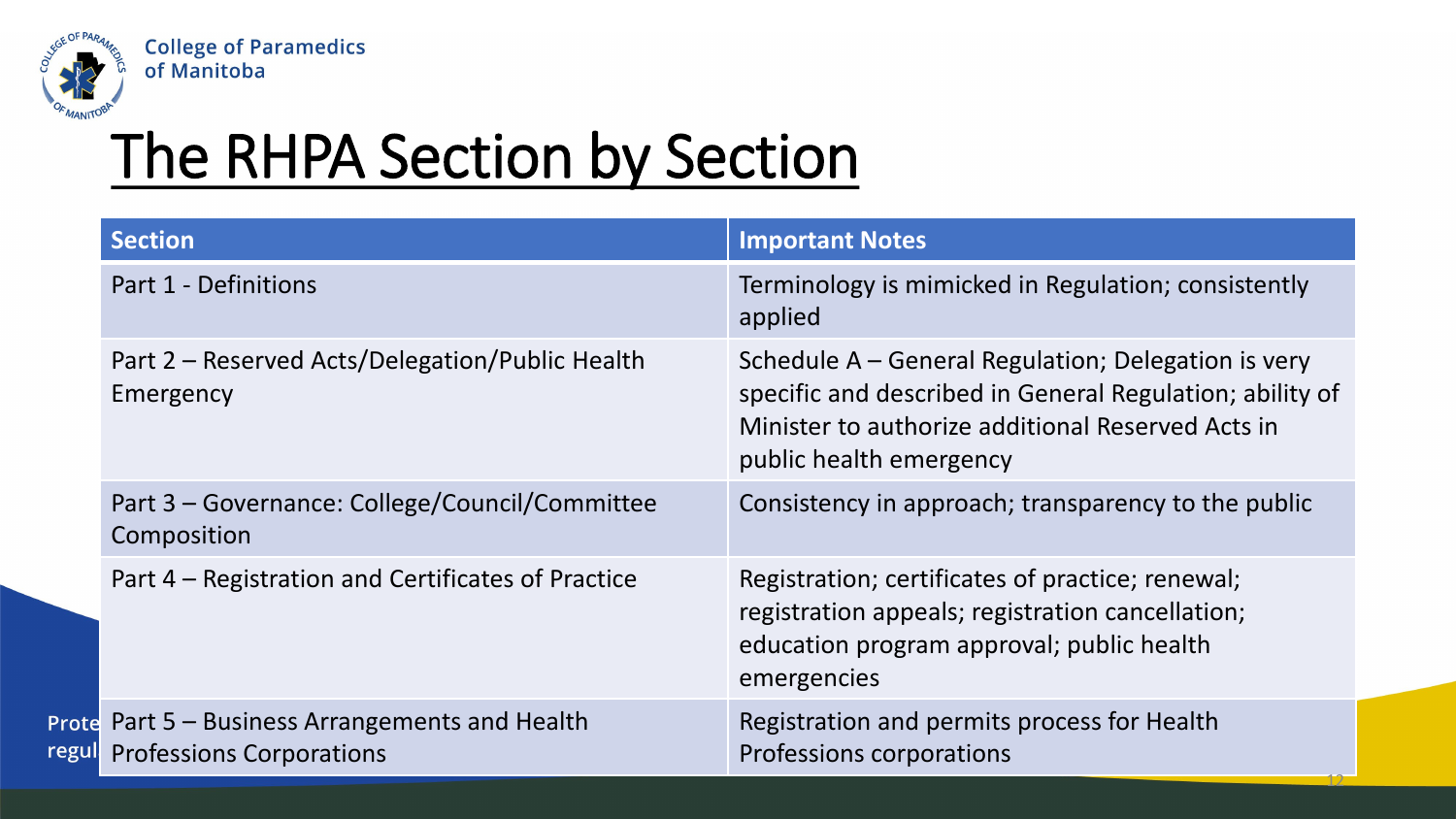

## The RHPA Section by Section (continued)

| <b>Section</b>                                                                                      | <b>Important Notes</b>                                                                                                                                                                       |
|-----------------------------------------------------------------------------------------------------|----------------------------------------------------------------------------------------------------------------------------------------------------------------------------------------------|
| Part 6 – Title Restriction                                                                          | Use of titles of health profession; use of college entity                                                                                                                                    |
| Part 7 – Code of Ethics/Standards of Practice/Practice<br>Directions/Continuing Competency Programs | Describes requirement for each of these components                                                                                                                                           |
| Part 8 - Professional Conduct                                                                       | Processes for Complaints; Investigation; Decisions by<br>CIC; Inquiry Panel processes and decision; Appeals                                                                                  |
| Part 9 – Other Duties and Responsibilities                                                          | Practice Auditors/Inspections; Practitioner Profiles;<br>Duty to Report; Disclosure of Information; Annual<br>Report; College Website                                                        |
| Part 10-Part 16                                                                                     | Health Profession Advisory Council; New Professions;<br>Ministerial Powers; General Provisions/Employer<br>Reporting; CPSM provisions; Pharmacy Provisions;<br><b>Regulations and Bylaws</b> |